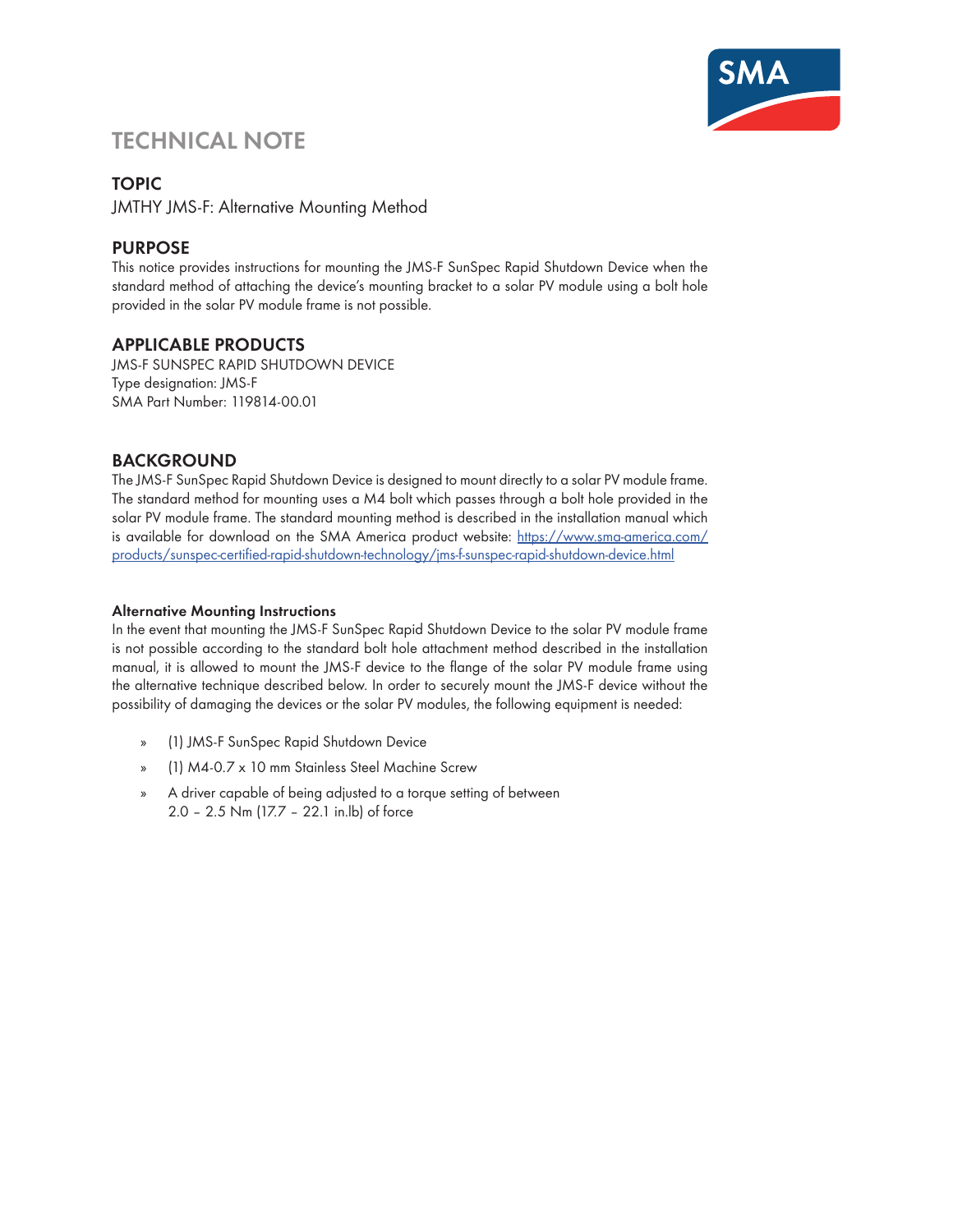

#### **Device Placement**

If mounting to a bolt hole in the solar PV module frame is not possible, please choose a placement for the JMS-F device on the solar PV module frame which avoids interfering with the solar PV mounting system. Do not mount the JMS-F device in such way that the drain holes of solar PV modules are blocked. Please also ensure that there is a minimum clearance of at least 38mm (1.5 inches) between the solar PV module and the roof surface.

#### **Device Mounting**

For best results, it is generally recommended to perform the following steps before attaching the solar PV module to the mounting system.

#### **Alternative JMS-F Device Mounting Instructions**

- 1. Orient the JMS-F device so that the JMTHY logo on the plastic cover is facing towards the backside of the solar PV module. See Figure 1 below.
- 2. Slide the mounting bracket over the flange on the solar PV module frame. Ensure that the two metal arms are not bent due to excessive force. The "teeth" on the metal arms provide the grounding bond between the JMS-F device and the solar PV module frame according to NEC Article 690.43.
- 3. Insert the M4 x 10mm machine bolt into the threaded hole on the JMS-F mounting bracket.
- 4. Screw the M4 x 10mm machine bolt until it is fully seated into the threaded hole on the JMS-F mounting bracket. Tighten to 2.0  $\degree$  2.5 Nm (17.7  $\degree$  22.1 in.lb).
- 5. Verify electrical continuity between the JMS-F metal mounting bracket and the solar PV module frame (recommended).
- 6. Connect the short (black) cable leads on the JMS-F device to the connectors on the solar PV module prior to connecting the long (red) cable leads to another JMS-F device (series string connection). Secure loose cables to solar PV module frame.



### **FIGURE 1**

A simplified diagram showing the alternative mounting method described above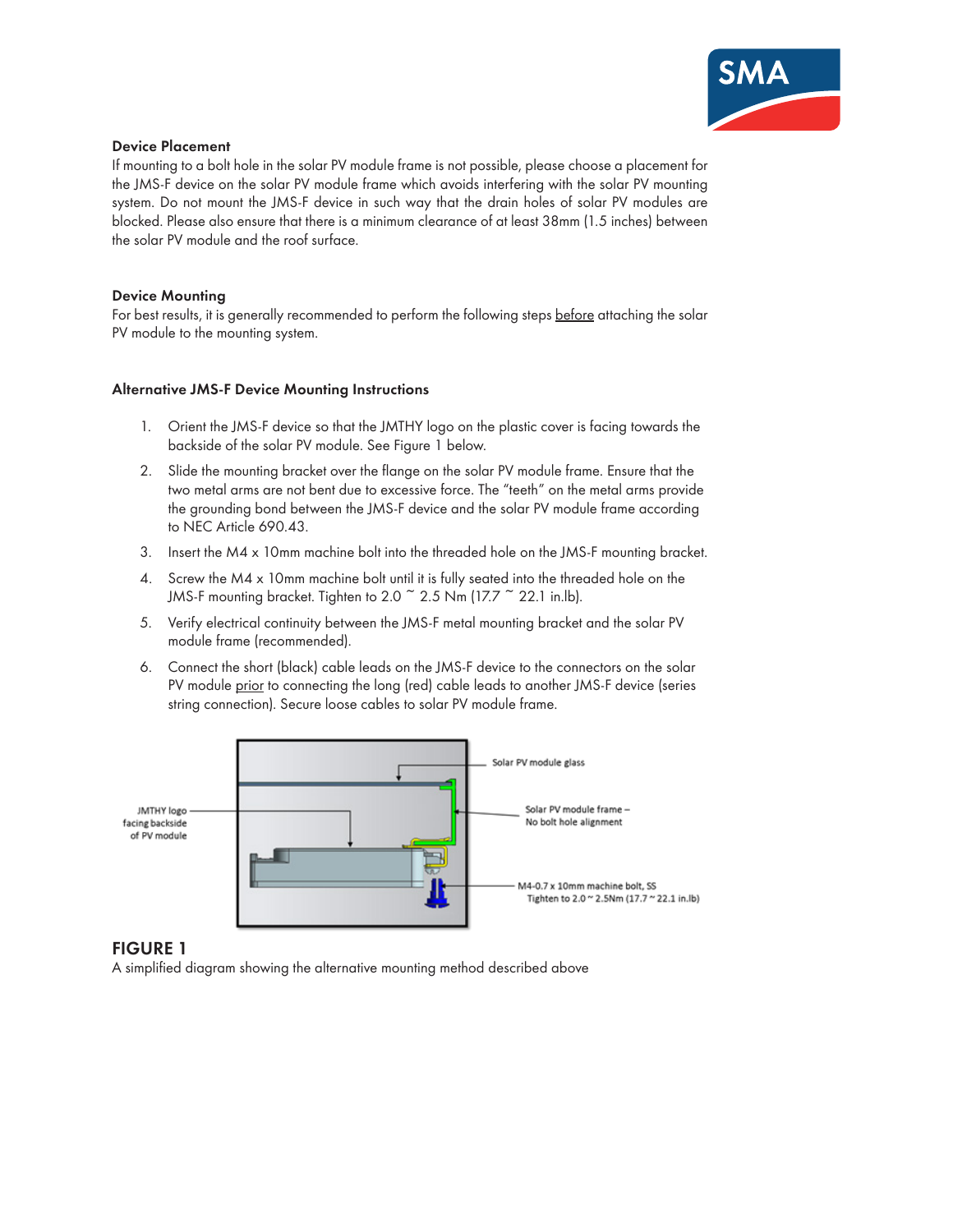

#### **STATEMENT REGARDING GROUNDING**

The grounding/bonding evaluation for the JMS-F was completed as part of the UL1741 certification. The metal arms on the mounting bracket contain "teeth" which cut into the anodization layer of the solar PV module frame when a compression force is applied using the alternative mounting instructions described above. These "teeth" create the grounding bond between the JMS-F device and the solar PV module frame according to NEC Article 690.43.

All solar PV module frames with JMS-F devices attached must be properly grounded in accordance with current National Electrical Code (NEC), or other required local, regional, or international regulations. A solar PV module with exposed conductive parts is considered to be in compliance with UL 1703 only when it is electrically grounded in accordance with the manufacturer's instructions and the requirements of the National Electrical Code.

Any grounding system/method, which is designed in accordance with relevant international and local standards and regulations, such as UL2703, UL1703, UL467, NEC Articles 250 and 690.43, etc. can be used for solar PV modules with JMS-F devices attached as long as the system is installed according to the manufacturer's instructions.

Proper grounding is achieved by bonding the solar PV module frame(s) and all metallic structural members together continuously using a suitable grounding conductor, NEC listed grounding device, or racking system that can be used for integrated grounding. For an adequate ground, the grounding hardware should penetrate any anodized layer. The grounding conductor must eventually make a connection to earth using a suitable earth ground electrode.

### **ADDITIONAL ASSISTANCE**

For additional assistance in completing any of the instructions described above, contact SMA Service Line at 1-877-697-6283.